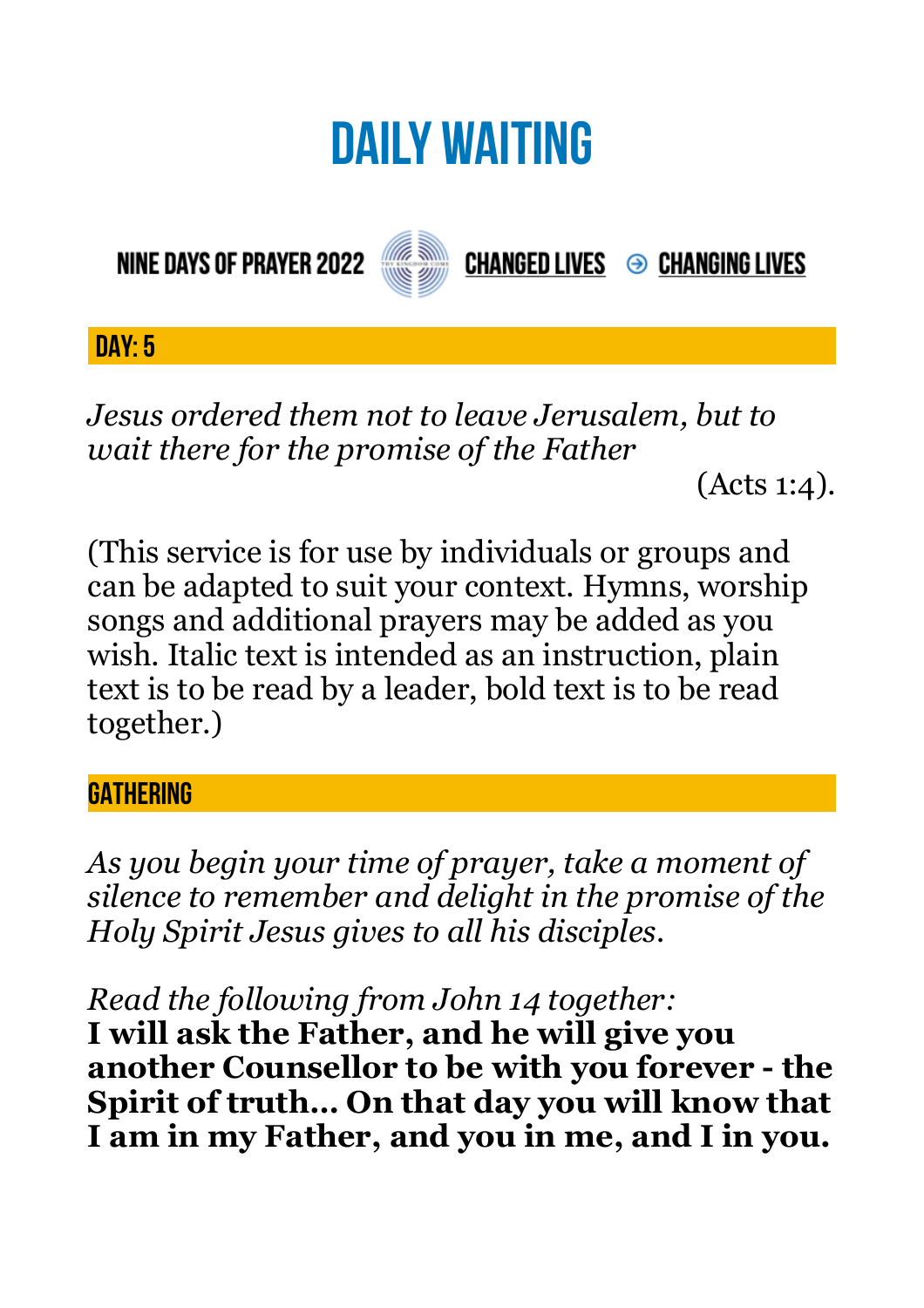*Make a sign of being present to God and one another – light a candle, open a Bible, share the peace…* 

Come, Holy Spirit, fill the hearts of your people **And kindle in us the fire of your love.**  Come, Holy Spirit, be with us as we pray **And leave us not as orphans.**  Come, Holy Spirit, renew us in body, mind and spirit **And send us out to be your presence in your world.**  Come, Holy Spirit, fill the hearts of your people

**And kindle in us the fire of your love.** 

*Optional hymn or worship song.* 

### **LISTENING**

But you are a chosen people, a royal priesthood, a holy nation, God's special possession, that you may declare the praises of Him who called you out of darkness into His wonderful light. Once you were not a people, but now you are the people of God; once you had not received mercy, but now you have received mercy. (1 PETER 2:9-10, NIV)

#### **REFLECTING**

I find these verses in 1 Peter to be some of the most compelling passages in scripture. A people once excluded are now embraced. Those who were exiled, now chosen. The reviled have been made holy, the rejected are loved. Those to whom Peter writes know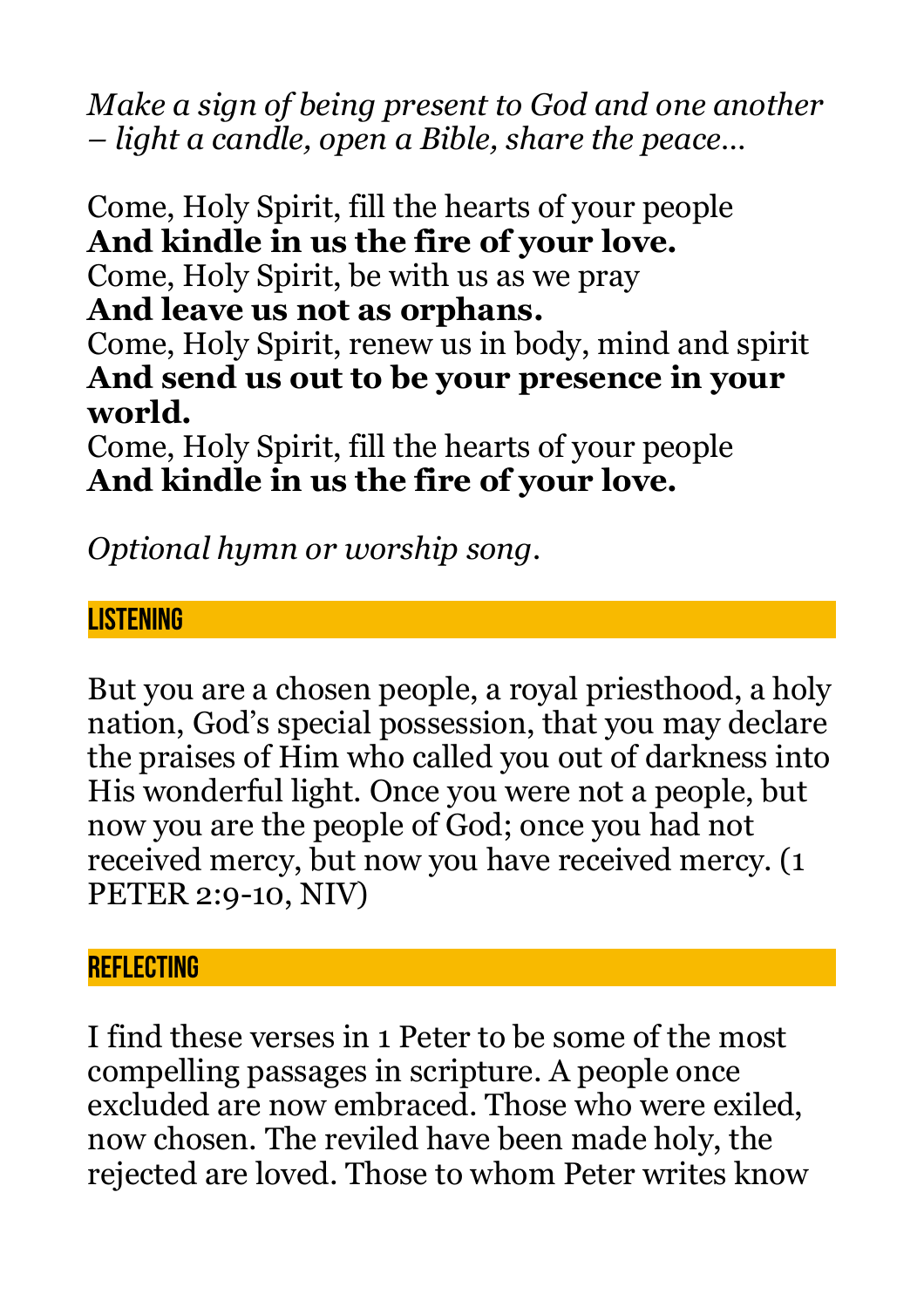what it is like to be marginalised, oppressed and harassed because of their faith. They are people without status – except in the eyes of God. They are unknown and unseen and unimportant. Except to the Creator of the universe.

In this verse, we are called – perhaps challenged – to see ourselves not as the world sees us, but as God sees us. We are called to judge ourselves not according to the values which seem to matter most to the world – status, wealth, power – but according to God's boundless love in Christ. Because of God's work for us in Christ we are called worthy, loved, chosen. You are called worthy, loved, and chosen in the eyes of God. This is how we learn to be God's people, His 'special possession', rather than people beholden to this world. Ours is a status characterised by abundance, hope, faithfulness and love. What Christ has done is give a people, who had been told they held no value, a sense of eternal value. When we think we are useless, unimportant, a failure or an embarrassment, the word of God reminds us who we really are God's own people.

This is a love that transforms us. But for a purpose. For with the gift comes a calling

– so 'that you may declare the praises of Him who called you out of darkness into His wonderful light'. We are transformed to be agents of God's transformation; our eyes are opened so we can enable others to truly see. This addresses the human tendency to judge others as 'less', which we do for all sorts of reasons. In Christ God has chosen them too, they are included with us as part of His people. We cannot put boundaries or walls down between us.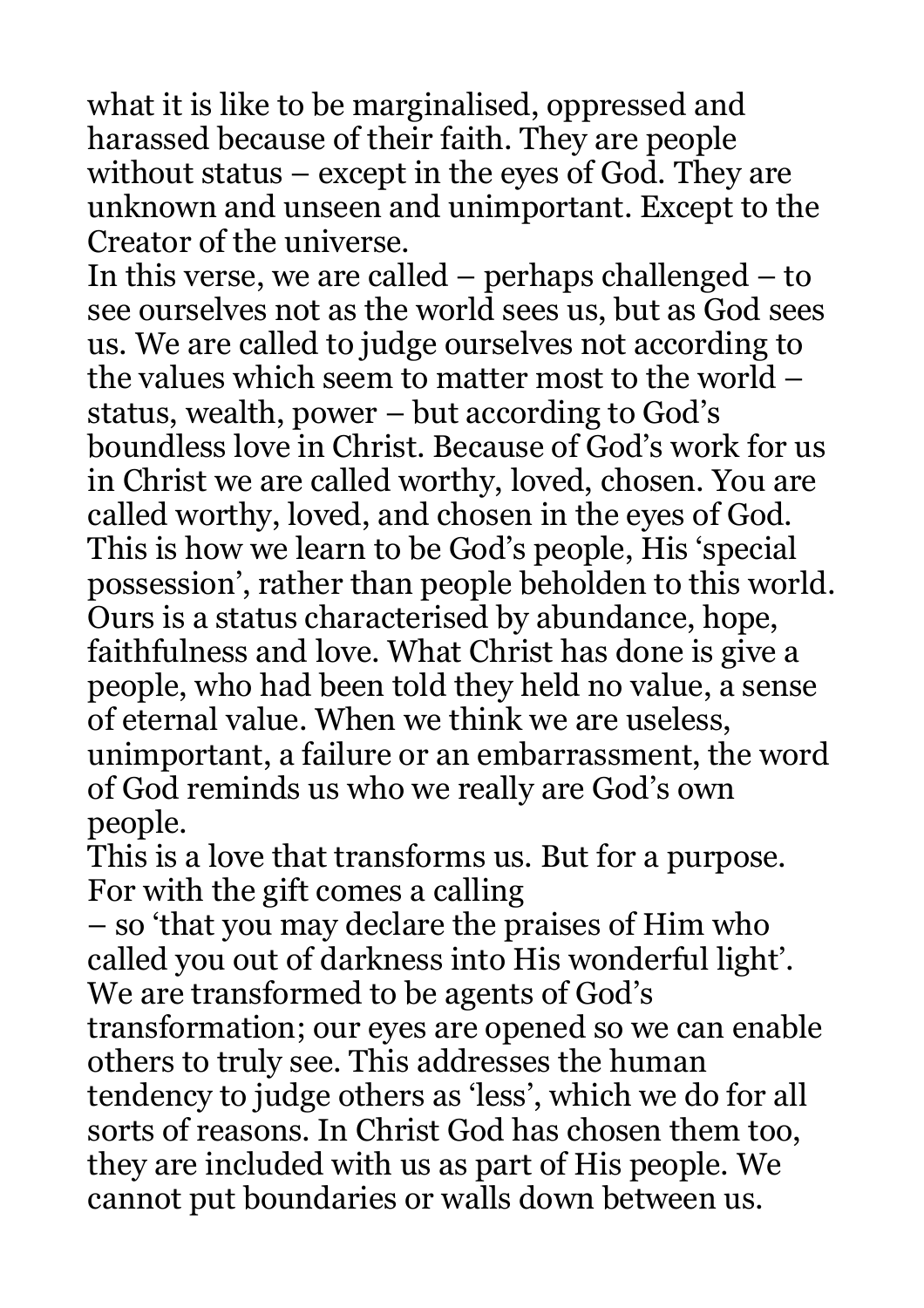Those who we might be tempted to exclude, ignore and reject are exactly those whom God gathers up and welcomes.

Consider your five friends: they are included in on this. Oh! that the Spirit would so move in them that they might come to know it for themselves. The transformation is incredible. Our marks of shame become signs of God's love. As we pray today, let us pledge to see everyone we meet through the loving eyes of God.

**Mary's Song from Luke 1** (NRSV)

| 46 | And Mary said,                                   |
|----|--------------------------------------------------|
|    | "My soul magnifies the Lord,                     |
| 47 | and my spirit rejoices in God my Saviour,        |
| 48 | for he has looked with favour on the lowliness   |
|    | of his servant.                                  |
|    | Surely, from now on all generations will call me |
|    | blessed;                                         |
| 49 | for the Mighty One has done great things for     |
|    | me,                                              |
|    | and holy is his name.                            |
| 50 | His mercy is for those who fear him              |
|    | from generation to generation.                   |
| 51 | He has shown strength with his arm;              |
|    | he has scattered the proud in the thoughts of    |
|    | their hearts.                                    |
| 52 | He has brought down the powerful from their      |
|    | thrones,                                         |
|    | and lifted up the lowly;                         |
| 53 | he has filled the hungry with good things,       |
|    | and sent the rich away empty.                    |
|    |                                                  |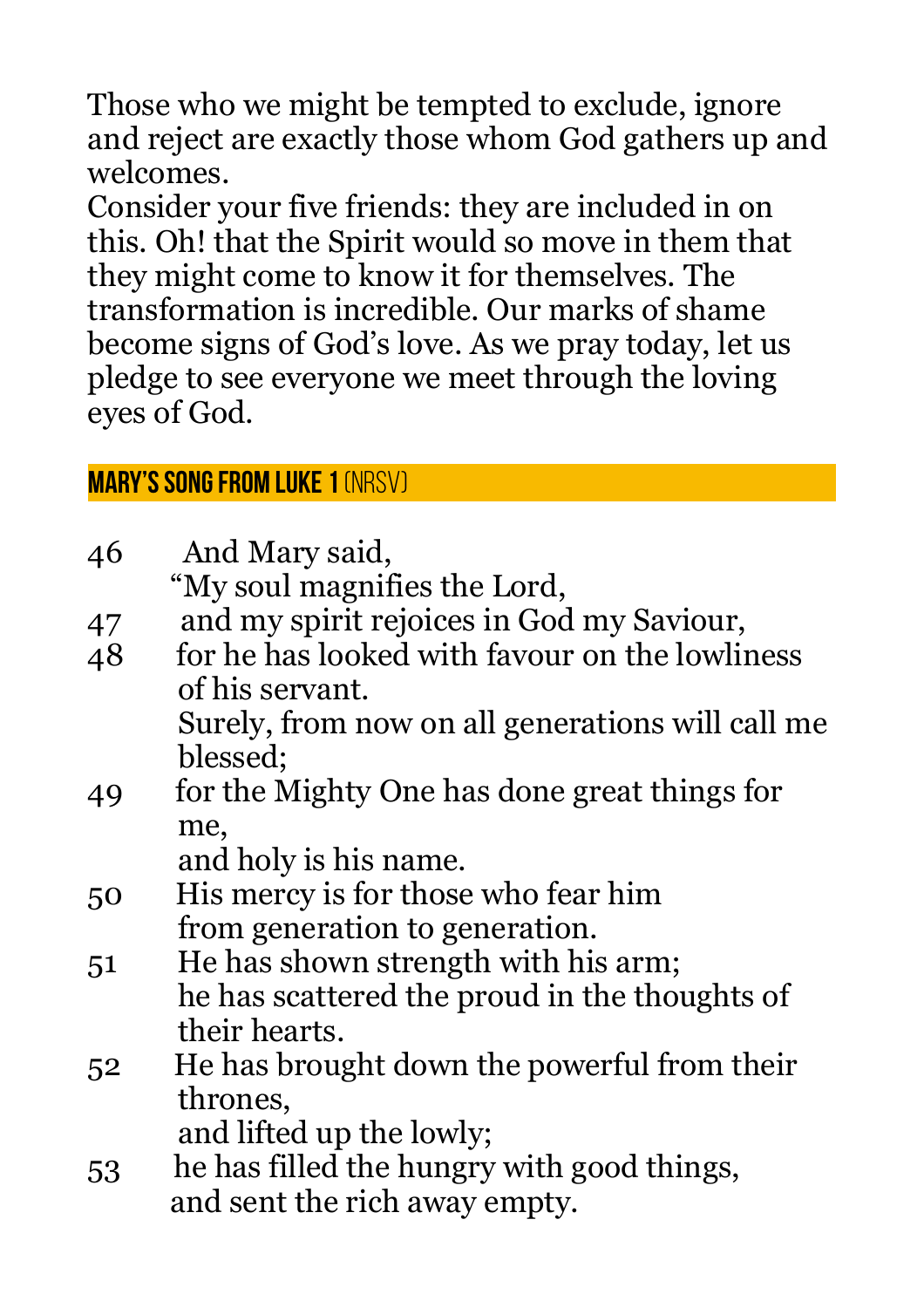- 54 He has helped his servant Israel, in remembrance of his mercy,
- 55 according to the promise he made to our ancestors,

to Abraham and to his descendants forever."

## **Glory to the Father and to the Son, And to the Holy Spirit; As it was in the beginning, is now And shall be for ever. Amen.**

## **PRAYING**

Merciful God, as you chose a humble woman to be the mother of Jesus,

we give thanks that we too are invited to belong to his people.

Give us inner strength to follow your promise and build a holy nation built on the values of Christ and not of this world.

May people marvel at our transformation, and so be drawn to your loving promises. **Amen.**

We meet your word when we look at and listen to unexpected people.

*(Pause)*

Come Holy Spirit: **Thy Kingdom Come.**

We express thanks that we have been included in your plans.

*(Pause)*

Come Holy Spirit: **Thy Kingdom Come.**

We offer our readiness to be transformed through serving others.